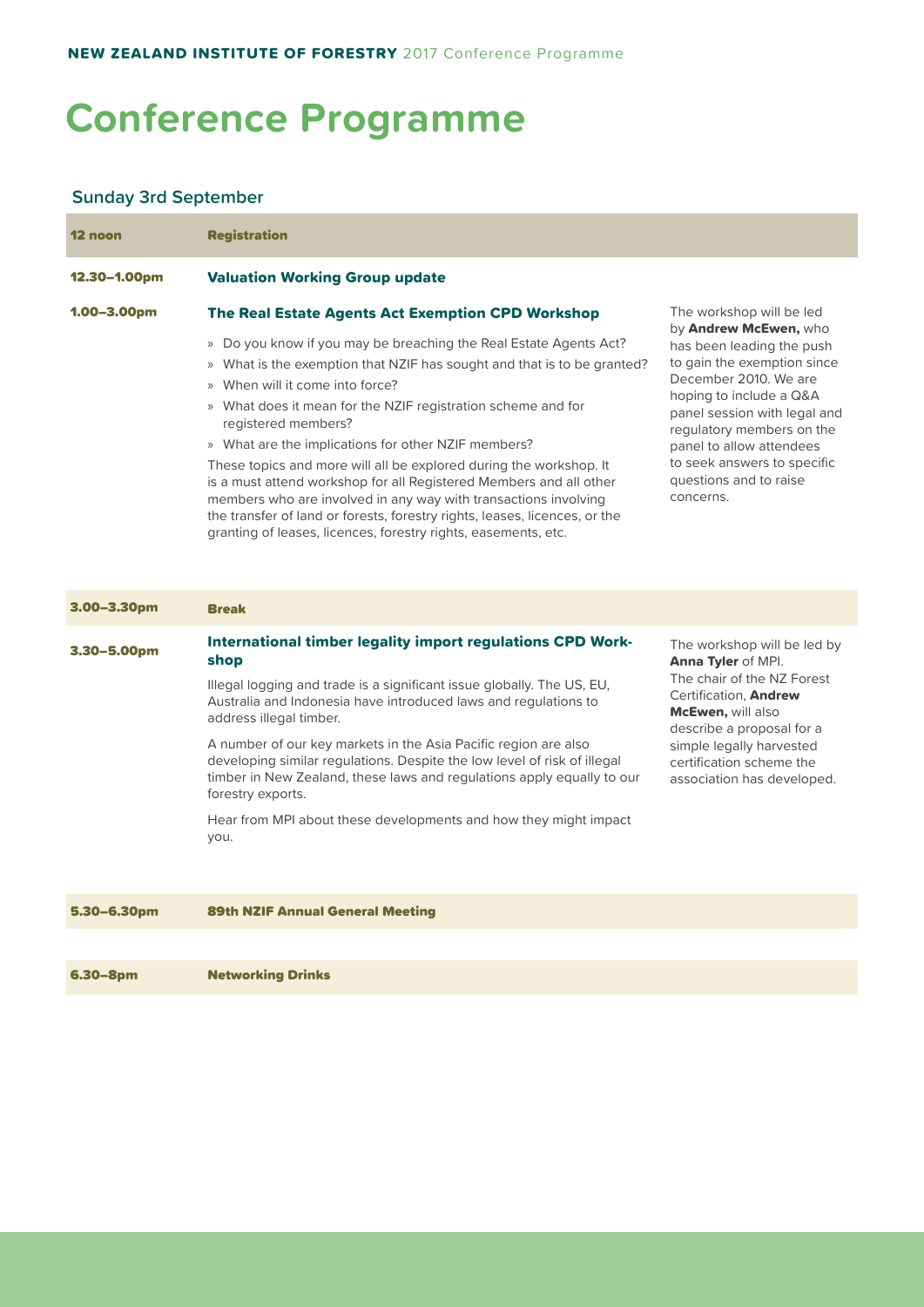# **Monday 4th September**

| 9.00       | <b>Coffee and Registration</b>                                                                                                                       | <b>Session Chair</b>   |  |
|------------|------------------------------------------------------------------------------------------------------------------------------------------------------|------------------------|--|
|            | <b>Mihimihi: George Mutu</b>                                                                                                                         |                        |  |
|            | <b>Welcome from the Conference Chair: Jonathan Dash</b>                                                                                              |                        |  |
|            | <b>Opening Address: Peter Clarke</b>                                                                                                                 |                        |  |
| Key note 1 | Roger Smith (MPI): Biosecurity 2025                                                                                                                  | Jonathan Dash          |  |
| Key note 2 | Charlotte Severne (LRFT): Māori forestry realising the moemoea of our tupuna through<br>responsible use of the whenua for the benefit of descendants |                        |  |
|            | Lunch                                                                                                                                                |                        |  |
|            | <b>Session Theme = Forestry in the NZ landscape</b>                                                                                                  |                        |  |
|            | Andy Dick - Toitu Te Waonui: an experiment in planting underutilised Māori land                                                                      |                        |  |
|            | <b>Rob Ford - A safer Landcorp</b>                                                                                                                   |                        |  |
|            | <b>Jeff Tombleson - Pruned wood supply from the Central North Island and disrupter</b><br>influences on wood processing                              | <b>Simon Rapley</b>    |  |
|            | Garth Cumberland - The forest sector's policy initiative: Holistic forestry for the future                                                           |                        |  |
|            | <b>Break</b>                                                                                                                                         |                        |  |
|            | <b>Session Theme = Political hustings</b>                                                                                                            |                        |  |
|            | Gareth Morgan (TOP)                                                                                                                                  |                        |  |
|            | <b>Stuart Nash (Labour)</b>                                                                                                                          |                        |  |
|            | <b>James Shaw (Greens)</b>                                                                                                                           | <b>James Treadwell</b> |  |
|            | <b>Louise Upston (National)</b>                                                                                                                      |                        |  |
|            | <b>Fletcher Tabuteau (NZ First)</b>                                                                                                                  |                        |  |
|            | <b>Break</b>                                                                                                                                         |                        |  |
|            | <b>Session Theme = Forestry in the public eye</b>                                                                                                    |                        |  |
|            | Professor Robert Nola - Fake news and post-truth: Does philosophy have anything to<br>say to forestry?                                               |                        |  |
|            | <b>Brian Richard - Positioning forest industries brands from the outside in</b>                                                                      | <b>Linton Winder</b>   |  |
|            | Steve Wilton - Kiwis investing: The ultimate industry endorsement                                                                                    |                        |  |
|            | Peter Oliver - Forestry's narrative, fact or fiction, and does it matter?                                                                            |                        |  |
| 6.00 pm    | <b>Networking drinks</b>                                                                                                                             |                        |  |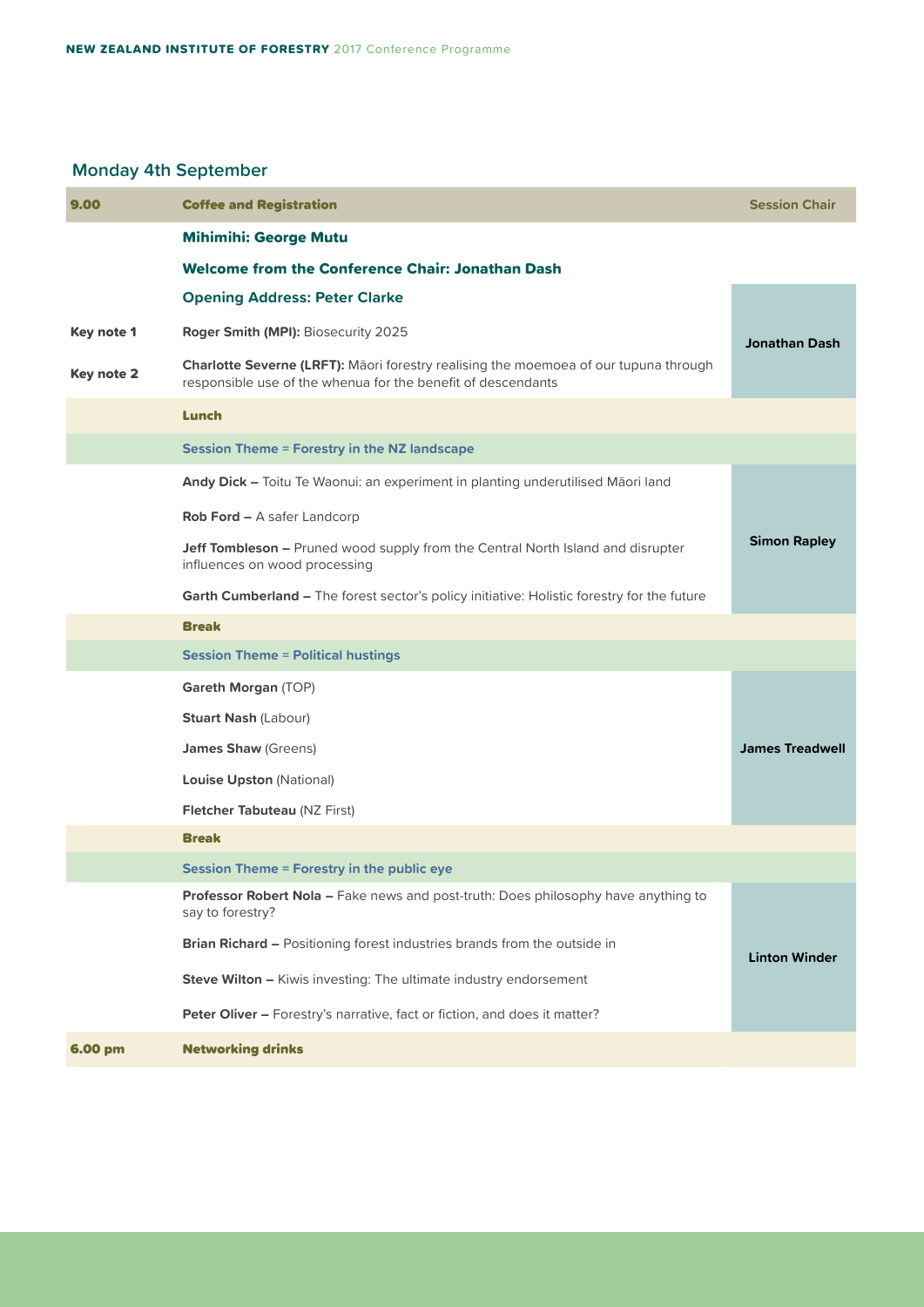# **Tuesday 5th September**

| 8.00       | <b>Coffee and Registration</b>                                                                                                                                                                                                                                                                                                                                                                                                                                                                     | <b>Session Chair</b>  |  |
|------------|----------------------------------------------------------------------------------------------------------------------------------------------------------------------------------------------------------------------------------------------------------------------------------------------------------------------------------------------------------------------------------------------------------------------------------------------------------------------------------------------------|-----------------------|--|
|            | <b>Session Theme = International perspectives</b>                                                                                                                                                                                                                                                                                                                                                                                                                                                  |                       |  |
|            | Welcome and introduction to the day                                                                                                                                                                                                                                                                                                                                                                                                                                                                |                       |  |
| Key note 3 | <b>Cameron Bargrie (ANZ)</b> – Averting the 10-year boom bust pattern                                                                                                                                                                                                                                                                                                                                                                                                                              | <b>Jonathan Dash</b>  |  |
| Key note 4 | Mike May - The people, genetics and environment of forestry in 2050                                                                                                                                                                                                                                                                                                                                                                                                                                |                       |  |
|            | <b>Break</b>                                                                                                                                                                                                                                                                                                                                                                                                                                                                                       |                       |  |
|            | <b>Session Theme = Environmental/sector resillience</b>                                                                                                                                                                                                                                                                                                                                                                                                                                            |                       |  |
|            | Tim Payn - Future environmental challenges and New Zealand's planted forests<br><b>Russel Death - Why can't I see the forest for the cows: Arboreal solutions for</b><br>New Zealand's water quality crisis<br><b>Sally Strang - The future of forest certification for New Zealand plantations</b><br><b>Glen Thorlby - Biotechnology: A solution for wilding conifers in New Zealand?</b><br><b>Chris Fowler - NES plantation forestry: Implications for foresters</b>                           | <b>Ian Wilton</b>     |  |
|            | Lunch                                                                                                                                                                                                                                                                                                                                                                                                                                                                                              |                       |  |
|            | Session Theme = Human factors workforce, training and education                                                                                                                                                                                                                                                                                                                                                                                                                                    |                       |  |
|            | <b>Haari Savonen –</b> The new national environmental standards for planted forests<br><b>Linton Winder &amp; David Evison - Education for forestry: opportunities and challenges</b><br><b>Mark Preece - Industry training: Where to next?</b><br><b>Richard Parker - Forestry automation and robotics</b><br>Ross Davis - Labour shortage: Is there a plan?                                                                                                                                      | <b>Simon Rapley</b>   |  |
|            | <b>Break</b>                                                                                                                                                                                                                                                                                                                                                                                                                                                                                       |                       |  |
|            | <b>Session Theme = A positive future</b>                                                                                                                                                                                                                                                                                                                                                                                                                                                           |                       |  |
|            | Steve Chadwick, Mayor - Rotorua Lakes Council's wood first policy<br><b>Marty Verry -</b> Wood will be the norm in New Zealand mid-rise buildings by 2030:<br>Here's the pathway<br>Tobias Smith - The timber renaissance: Materials, technologies and techniques<br><b>Florian Graichen –</b> Advanced biobased products: Combining sustainability with<br>performance<br><b>Daiman Otto - Engineered timber and the future of digital construction</b><br><b>Closing Address: Murray Parrish</b> | <b>Murray Parrish</b> |  |
| 6.00 pm    | <b>Pre-dinner and networking drinks</b><br><b>Conference Dinner and Awards from NZIF Foundation and NZIF</b>                                                                                                                                                                                                                                                                                                                                                                                       |                       |  |
|            | <b>Guest Speaker - Angela Swann-Cronin</b>                                                                                                                                                                                                                                                                                                                                                                                                                                                         |                       |  |

Angela Swann-Cronin is the first Māori woman to become a pilot in the New Zealand Air Force. Angela, now based in her hometown of Rotorua, is an inspiration for us all; her career reminds us that anything is possible if you set your mind and heart on it.